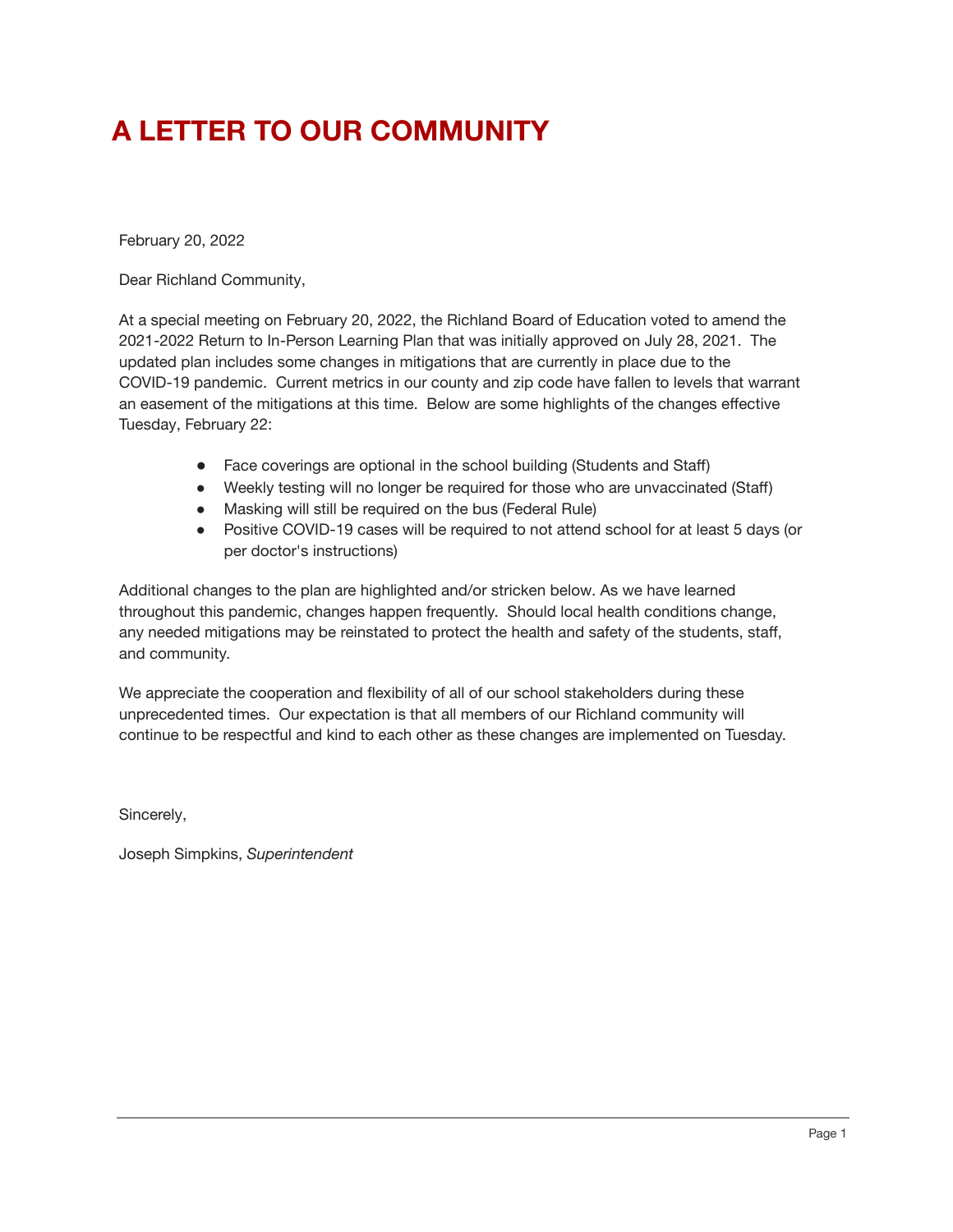# **RETURN TO IN-PERSON LEARNING PLAN**

The purpose of this document is to provide our parents with the basic information needed about our Return to In-Person Learning Plan for students. This document is intended to be an overarching framework for the District and each building. We will provide additional details to families as the state authorities provide us with additional guidance. Please direct any questions to your building administrator and/or **[covid19@d88a.org](mailto:covid19@d88a.org)**

### **IN-PERSON LEARNING**

**At this time, it is mandatory for all adults and students to wear a face-covering on school buses regardless of vaccination status.**

**All adults and students retain the option to wear a face-covering at all times while on school grounds.**

**There is no longer a requirement for staff or students to "self-certify" before coming to school.** We ask that parents/guardians monitor the health of their children and report any illness to the school nurse.

**Students/staff will be required to not attend school upon diagnosis of COVID19.** The required time at home is 5 days from the onset of symptoms or per the doctor's instructions.

#### **ELEMENTARY**

The regular bell schedule starts at 8:25 a.m. and ends at 3:15 p.m.

### **JUNIOR HIGH**

The regular bell schedule starts at 7:55 a.m. and ends at 2:45 p.m.

### **REMOTE LEARNING**

**Only students with a physician confirmed/approved medical condition will be provided with full-time homebound instruction.** Students who are required to quarantine due to contracting, exhibiting symptoms of, or being exposed to COVID19 will be provided with access to daily assignments while at home. Please contact Kristen Bonie at [kbonie@d88a.org](mailto:kbonie@d88a.org) if your student has a medical issue that may require homebound services.

### **OTHER CONSIDERATIONS**

### **ATHLETICS/EXTRA-CURRICULAR**

At this time, we plan on are offering all sports and activities and will adhere to guidelines issued by ISBE/IDPH and IESA.

#### **BOOKS AND SUPPLIES**

Please only bring the supplies from the supply list to school each day unless instructed by a staff member to do otherwise.

#### **BUSING**

Face masks must be worn at all times. Assigned seats will be given to all students and will be strictly enforced. Students not adhering to the seat assignment or mask requirement will not be allowed to use transportation services. Please contact Christine Slechter at **[cslechter@d88a.org](mailto:cslechter@d88a.org)** with any questions.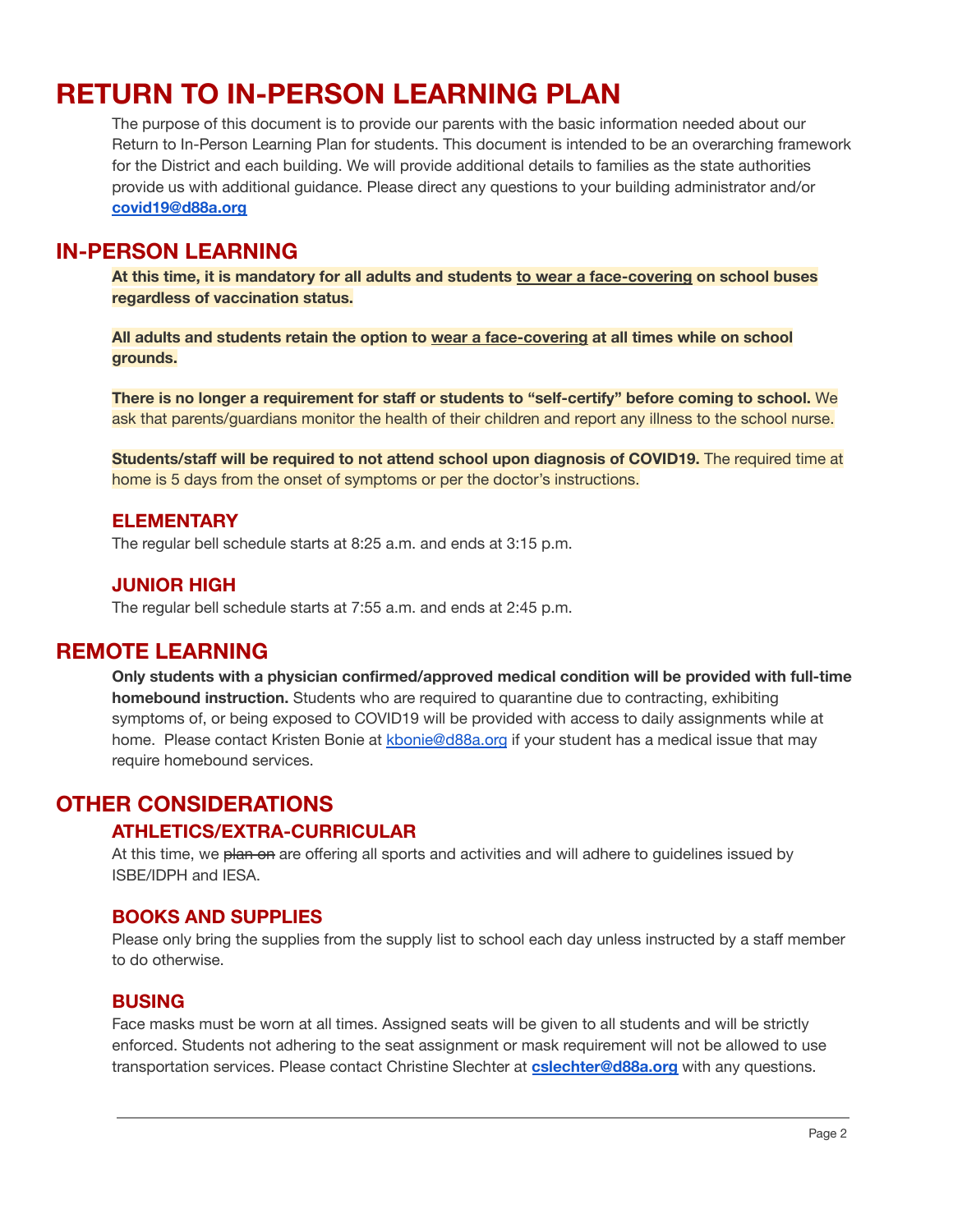### **CALENDAR**

The school year calendar has been updated and is posted on the District Website. It may be modified as needed to reflect guidance updates. The District will return to using traditional "snow days" as needed.

### **CHROMEBOOKS**

Students will be issued a 1-1 device. They should bring their assigned Chromebooks, FULLY CHARGED, to school each attendance day unless directed to do otherwise. All grade levels/teachers will continue to use the **Google Classroom/Suite platform**.

#### **FACE MASKS**

**All students must wear a face mask while on the bus. Regardless of vaccination status, all students and staff must wear a face mask at school while indoors and when social distancing cannot be maintained. Single-layer "Gaiters" are not acceptable face coverings/masks. Failure to comply may result in disciplinary action.**

### **LASEC and EARLY LEARNERS**

Will follow the guidelines provided by Richland and/or LASEC.

### **OFFICES**

Offices will be open for phone calls and email communications. Please contact the office to make an appointment if you need to visit the school in person for any reason. Without an appointment, visitors will not be allowed in the office area. All visitors must wear a face mask while indoors and while on school grounds if unable to social distance.

### **Q & A**

Please send any questions you may have to **[covid19@d88a.org](mailto:covid19@d88a.org).**

### **SAFETY PLAN**

During in-person learning, the safety plan found at the end of this document will be followed.

### **SCHOOL NUTRITION**

The District will provide school lunches **at no cost to students** through the USDA/SNP Free and Reduced Lunch Program for the 2021-2022 school year. Meal options will adhere to all required federal and state guidelines. A menu will be posted on the school website. Please contact Ms. Slechter (**[cslechter@d88a.org](mailto:cslechter@d88a.org)**) if you have any questions regarding lunches.

### **STUDENT SELF CERTIFICATION (Daily Health Screening)**

This is no longer required. It may be reinstated if health conditions change.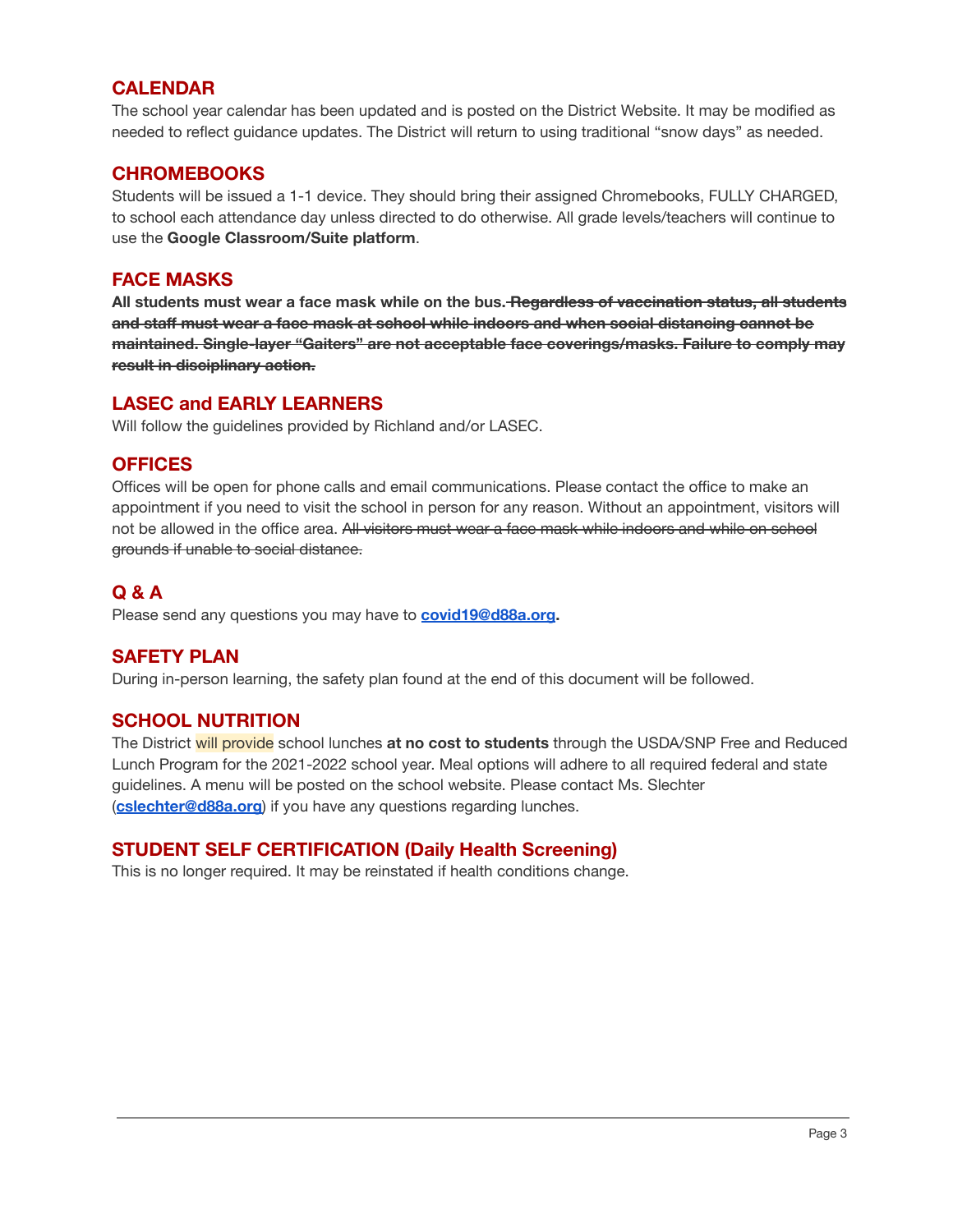# **SAFETY PLAN PHASE 5 | IN-PERSON INSTRUCTION**

This plan will be implemented when the school district has the authority from the Illinois State Board of Education (ISBE) in consultation with the Illinois Department of Public Health (IDPH) to open schools for in-person instruction with enhanced safety precautions. This plan will be amended as needed to comply with any additional specific safety requirements for in-person instruction.

# **GENERAL SAFETY MEASURES**

- Sanitizer stations have been added to each classroom and common area in the building.
- All students/staff are required to wear face masks on school grounds as noted above.
- All students and staff must wear face masks on the bus.
- Isolation rooms are available for staff/students with COVID19 or other symptoms.
- Excess furniture has been removed or reorganized to maximize distancing.
- Food will only be consumed in designated spaces.
- Bus routes will be routed to ensure the lowest number of riders possible per bus.
- Student entry and exit procedures will be modified to reduce traffic congestion.
- Outside activities and clubs are not allowed in the building until further notice.
- Additional building sanitation will be conducted as needed.
- Deep cleaning each evening or morning before students and staff arrive.
- Increase outside airflow into the HVAC system.
- HVAC system upgrades: filtration enhanced and increased air exchanges per hour.
- **All water fountains will be disabled until further notice.**

# **SPECIFIC PLAN COMPONENTS**

### **Modified Physical Spaces and Space Utilization**

- **1. The maximum allowable distance between students will be maintained in relation to the physical size of each space, which may not always be 3 ft. apart.**
	- Non-essential furniture and equipment may be removed from classrooms to maximize the distance between students.
	- Students will have assigned seating.
	- Some classes may be temporarily relocated to large areas to maximize social distancing.
	- Aside from students, only classroom teachers, administrators, and required support personnel will be allowed access to the classroom.
- **2. Plexiglass barriers may be utilized when and where their use is appropriate.**
	- Main offices will be equipped with Plexiglass barriers to shield staff from visitors that are required to enter buildings.
	- Plexiglass barriers may be used in classrooms during individual or small group instruction when social distancing cannot be maintained.
	- Plexiglass barriers may be used to provide services to students for whom wearing a face covering may cause harm (medical documentation needed).
- **3. The sharing of items among students will be minimized to the greatest extent possible.**
	- Student belongings should not be shared with other students.
	- Each student will have their own technology device to eliminate sharing.
- **4. Student movements may be limited to assigned restrooms, designated recess areas, and specialized instructional areas.**
	- Elementary students will be escorted to recess/breaks and remain with their primary cohort.
- **5. Most communal areas will be limited in use.**
	- Playground equipment, media centers, computer labs, and other communal areas for general whole school use will be utilized when deemed safe and appropriate by an administrator.
	- Junior High Students will not be required to change into PE uniforms for PE classes.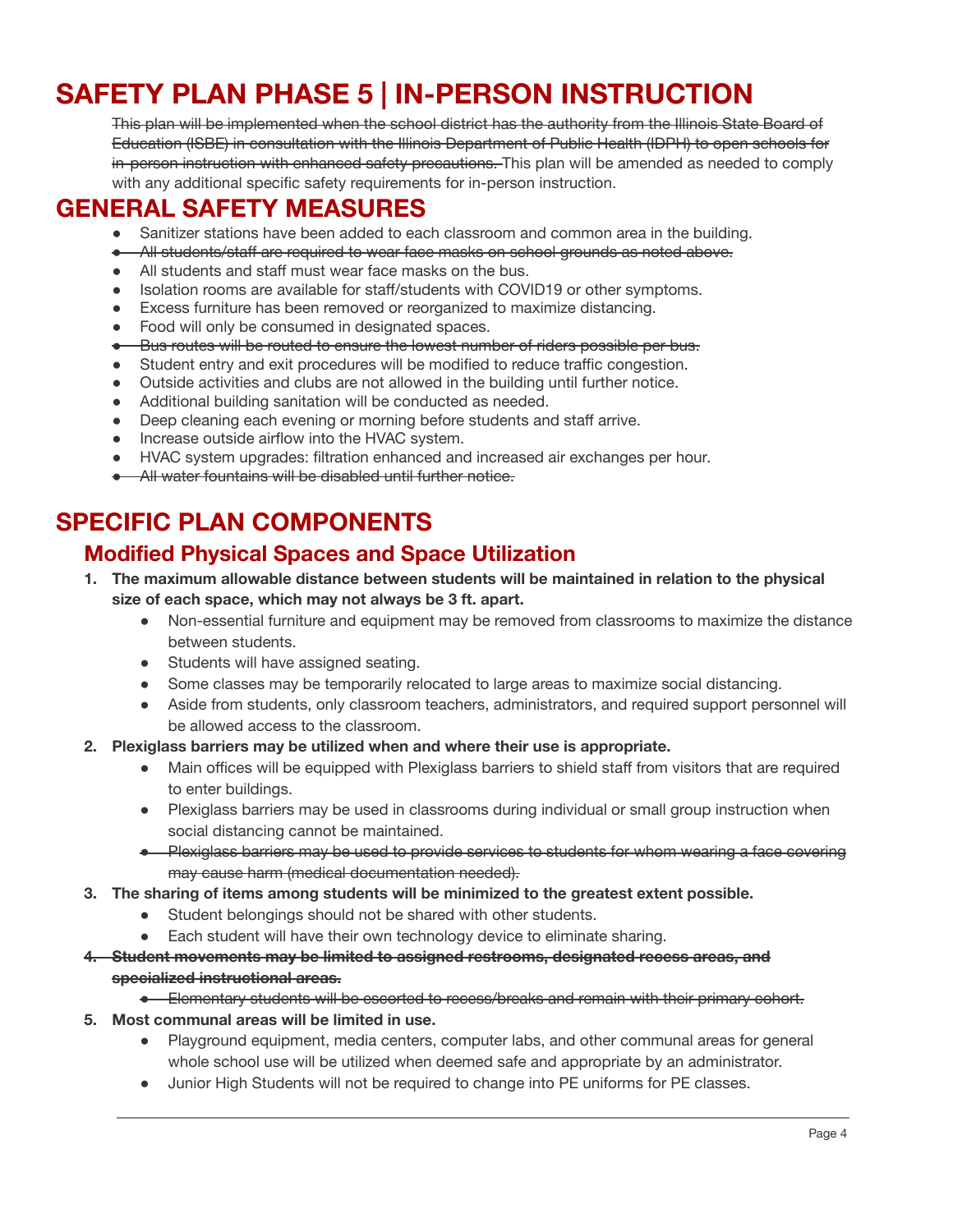#### **6. Fresh air ventilation will be increased throughout the building.**

- Outside air ventilation will be increased throughout the building's HVAC systems.
- All air exchanges meet or exceed the recommended levels.
- **7. Lunch will be consumed at school.**
	- Food may only be consumed in the appropriate designated areas.
- **8. Access to the Nurse's Office will be limited based on symptoms and students exhibiting COVID19 symptoms will be isolated.**
	- The nurse's office may be relocated to a large space outside of the main office.
	- Staff will follow protocols for determining which medical needs warrant a visit to the nurse's office.
	- Students and staff with COVID19 symptoms will be isolated in a quarantine setting until picked up from school by a parent/guardian.

#### **9. Hallways, staircases, and building entrances/exits may be designated one-way if needed.**

- Staff will direct students as necessary.
- Signage will be used as necessary.
- **10. The use of student lockers and cubbies may be limited.**
	- All students are encouraged to utilize a backpack daily.
	- Washable personal student items/apparel should be taken home daily.
- **11. Safety signage will be posted.**

#### ● Signage will be posted throughout buildings to remind students and staff of procedures.

#### **12. Traditional water fountains will be shut off.**

● Students will be encouraged to bring a reusable or disposable water bottle to school.

### **Access to School Buildings and Administrative Offices**

- **1. Visitors will be prohibited from entering the building during the school day to the greatest extent possible.**
	- Nonessential visitors and activities involving external groups or organizations will be restricted.
	- Allowable visitors will be restricted to the main office.
	- Visitors must wear a mask indoors regardless of vaccination status.
	- Main office vestibules will be used for contactless interaction and material drop-off to the greatest extent possible.
- **2. IEP and 504 meetings will be held virtually for the remainder of the school year.**
- **3. Parent-teacher conferences, curriculum nights, and back-to-school events may be limited or held virtually.**

## **Academic / Extracurricular / Athletic Programs**

- **1. Field Trips**
	- To minimize student movements and the mixing of students, no off-site field trips will be scheduled until further notice.

#### **2. Extracurricular activities**

- All extracurricular activities will resume with proper safety measures in place.
- **3. Athletics**
	- All athletics will resume with proper safety measures in place.

### **Student Attendance**

- **1. Attendance will be taken daily.**
	- Students who are sick should not attend school.
	- Attendance personnel will request specific symptom reporting when parents report absences.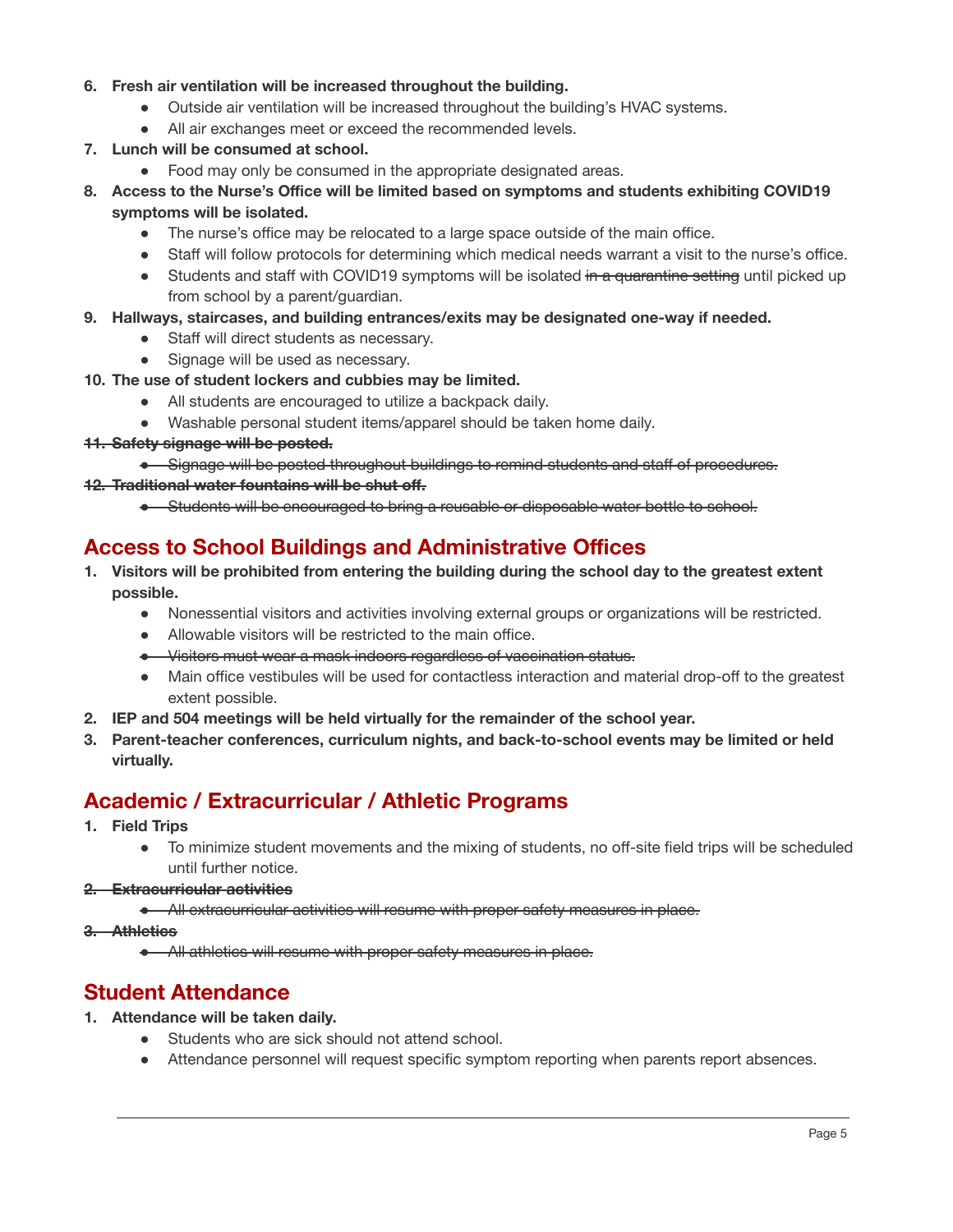● Any known confirmed COVID19 diagnosis, symptoms, and COVID19 exposure must be reported if it is the reason for the student's absence.

## **Health and Safety Protocols**

- 1. All staff, students, and visitors to the school will be required to follow the most current guidance **regarding face masks/social distancing/etc.**
	- Students repeatedly not complying with the face mask requirements may be assigned disciplinary consequences.
- **2. Frequent and proper handwashing/sanitizing will be encouraged throughout the school day.**
	- Hand washing/sanitizing will be encouraged after blowing one's nose, coughing, or sneezing; following restroom use; before and after eating; upon return from recess.
	- Classrooms with sinks will be stocked with antibacterial soap.
	- Hand sanitizer with at least 60% alcohol will be available for use under the supervision of staff.
	- Parents will be encouraged to have their student(s) wash or sanitize their hands before arriving at bus stops or exiting cars in the car-rider line.

### **Responding to Infectious Disease Symptoms (COVID19)**

- **1. Any infectious disease symptoms observed during the school day will be addressed immediately.**
	- The school nurse(s) will be available to assess students as needed.
	- Nurses will sanitize offices between visitors.
	- Students suspected of having COVID19 will be isolated and monitored until parents/guardians pick them up from school.
	- Students should be picked up within one hour of notification from the school nurse.
	- If symptoms of an infectious disease (COVID19) are present in staff or students, they will be sent home.
- **2. All individuals identified as a "close contact" with a confirmed case of COVID19 will be notified.**
	- Close contact means the individual was unmasked and within 3 ft. of the individual with symptoms for more than 15 minutes cumulatively in a 24-hour period.
	- Individuals with close contact with a symptomatic student or staff member will receive information outlining IDPH guidelines for monitoring for symptoms.
- **3. Symptomatic staff and students may not return to school unless they have met the IDPH guidelines.**
	- Students/staff who have been out of school due to illness for 3 or more days must present a doctor's note to return to school.
	- Medically fragile and immunocompromised students should consult with their medical provider before returning to school.

# **Responding to Confirmed Cases of Infectious Disease (COVID19)**

- 1. Staff members with a confirmed case of COVID19 will be required to report their diagnosis to their **administrator as allowable under current law, labor agreements, and school board policy.**
	- Staff members must report a COVID19 diagnosis.
	- Employee confidentiality will be maintained as required by Federal and State Law.
- **2. Parents/guardians of a student with a confirmed case of COVID19 will report a COVID19 diagnosis to the school nurse or administrator.**
	- Student confidentiality will be maintained as required by the Americans with Disabilities Act, the Family Education Rights, and Privacy Act, state law, and the Illinois School Code.
- **3. Local health officials will be notified of any known confirmed case of COVID19.**
	- The school district must notify the Will County Department of Public Health of any known confirmed cases of COVID19 within any school or district administration building.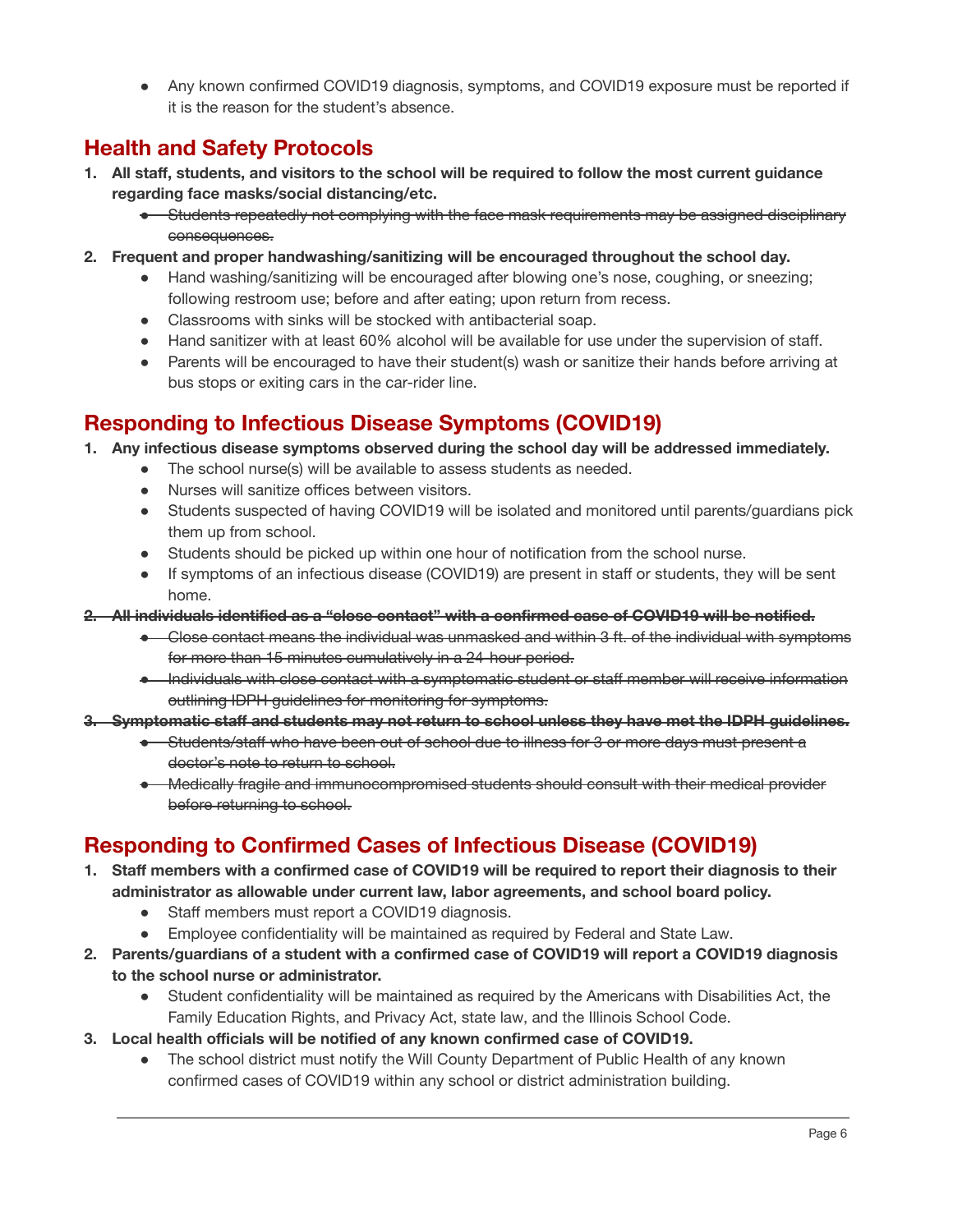- 4. The school district will coordinate with local health officials to determine if and to what extent the **school must be closed.**
	- The school district will consider recommendations from local and/or state health officials' regarding the scope of school closures, i.e. single classroom quarantine, multiple classroom quarantine, single school closure, multiple school closures, entire district closure, and the duration of those closures (days, weeks).
	- Interruptions to school will be handled on a case-by-case basis working collaboratively with the local health department.
- **5. Schools will communicate regularly to their respective school communities**
	- Weekly Metrics will be provided on the school website
- **6. Individual classrooms, identified areas within a school or entire school buildings will be cleaned and disinfected thoroughly before re-opening.**
	- Any area used by a staff member or student with a confirmed case of COVID19 will be immediately closed off until proper cleaning and disinfecting procedures have been completed.
	- The school district will follow all Will County Health Department, IDPH, and ISBE recommendations for sanitizing schools before re-opening.
	- Portable UV light units and/or disinfectant foggers may be deployed to sterilize surfaces or entire rooms.

## **Transportation**

- **1. Bus capacity**
	- Bus riders will practice social distancing to the greatest extent possible.
- **2. All students will be assigned a seat.**
	- Siblings/students residing together in the same home may be assigned seats without social distancing.
- **3. Students will be encouraged to practice social distancing at bus stops.**
	- Students should maintain social distancing at bus stops.
	- Parents will be encouraged to monitor their student(s) social distancing practices at bus stops.
- **4. To address reduced bus capacity, parents may choose to transport their student(s) to school.**
	- Families should notify the school if they do not intend to have their student(s) ride the bus.
- **5. All bus drivers and students will be required to wear masks while occupying the bus.**
	- Any other employee assigned to assist on a bus route will also be required to wear a face mask.
	- School staff will work directly with parents of students for whom wearing a face covering may cause harm.
	- *● STUDENTS WITHOUT A FACE COVERING MAY NOT BOARD THE BUS.*
- **6. Windows may be opened as weather permits.**
	- To increase fresh airflow during operation, bus windows may be open as weather permits.
- **7. Buses will be sanitized between bus routes to the greatest extent possible.**
	- High-touch areas will be sanitized between each route.
	- Parents are encouraged to have students sanitize their hands before arriving at the bus stop.

# **Cleaning and Disinfecting Protocols**

- **1. The school district will follow all recommendations from IDPH and ISBE for cleaning, sanitizing, and disinfecting buses, equipment, classrooms, and buildings.**
	- The school district will utilize cleaning products that are known to combat COVID19 and are approved by the EPA for safe use in school.
- **2. Cordless electrostatic sprayers for quick and effective infection control will be utilized as recommended.**
	- Sprayers will be used when students are not present on buses or within school buildings.